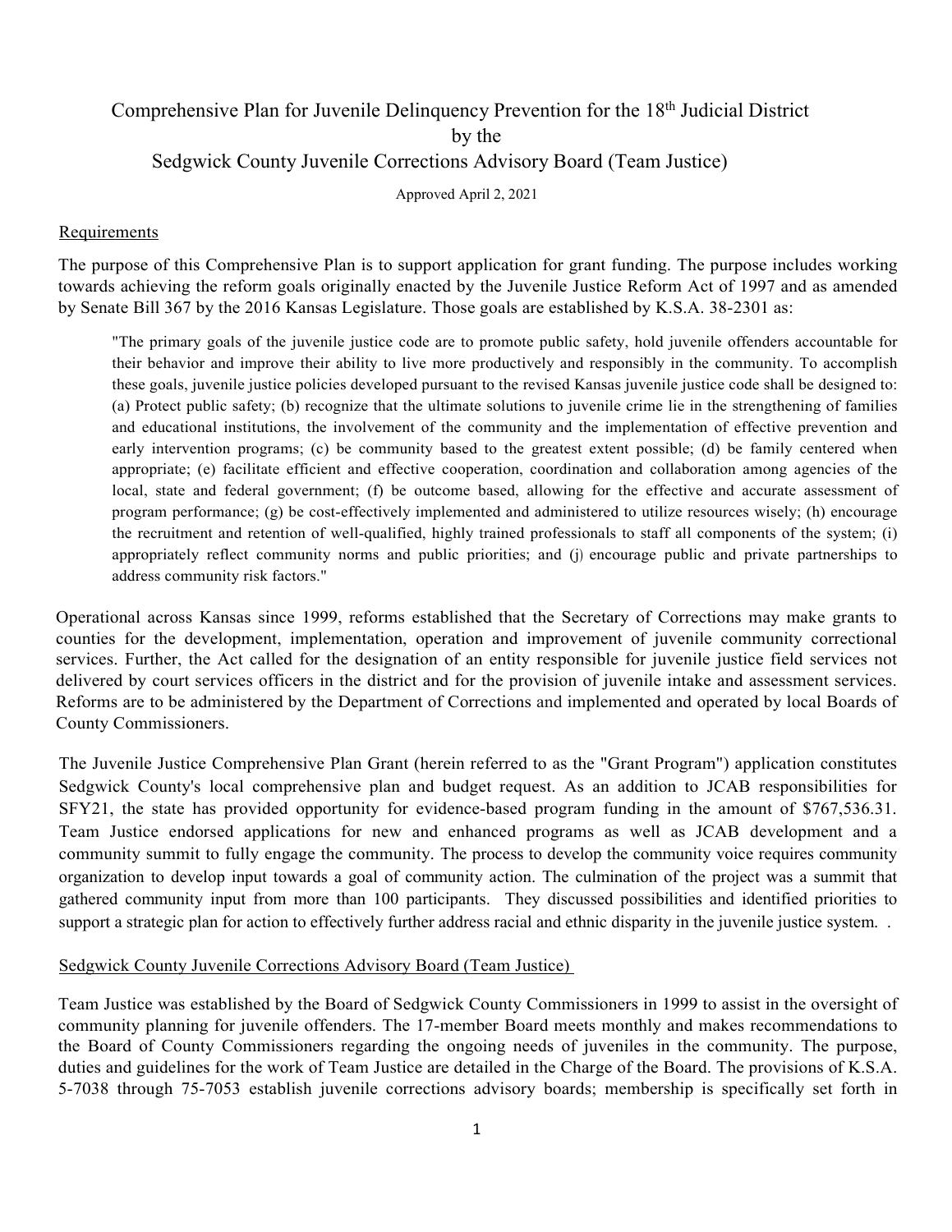K.S.A. 75-7044. Team Justice is governed with bylaws, recently amended in 2019.

Team Justice is responsible for facilitating grants for juvenile justice programs and services in Sedgwick County as well as to review performance measure information on all publicly funded juvenile justice programs. Included in this oversight are programs funded by KDOC-JS as well as the Sedgwick County Crime Prevention funded programs.

Team Justice has a balanced representation of public agencies; private, nonprofit organizations serving children, youth and families; business and industry. However, parents of at-risk youth and youth are not currently serving but have in the past. The Board is committed to expanding youth involvement and diverse community membership.

Sedgwick County has demonstrated a sustained commitment to racial and ethnic disparity (RED) reduction efforts by hiring the Burns Institute to help identify and address build a community plan. The Sedgwick County Department of Corrections has initiated numerous RED initiatives however the community failed to sustain its involvement and develop a community strategic plan to address these issues. Focused efforts in this area continue to pursue a community strategic plan for inclusion and system improvement. The series of listening sessions and community virtual summit held on January 23, 2021 yielded information about community perspectives on improving positive development of minority youth.

### Background:

Substantial changes in the juvenile justice system in Kansas have occurred and will continue to unfold during the year covered by this comprehensive plan. Sweeping changes to the Kansas juvenile justice system are covered under K.S.A. 38-2301 developed from SB367. The bill set case, probation, and detention length limits according to the risk level of the juvenile offender. Plans for a network of immediate interventions programs, located in the juvenile intake and assessment centers, were included to assure the earliest intervention to prevent future delinquency. During SFY2021 Sedgwick County Juvenile Intake and Assessment Center, with the District Attorney's office, began to provide an immediate intervention program (IIP) to Sedgwick County youth. On July I, 2017, the Kansas Detention Assessment Instrument (KDAI), a statewide assessment screening instrument for detention admission, was put into use. As of July 1, 2019, CINC youth are no longer held in detention as secure care.

To determine level and type of risk, Sedgwick County has used two screening instruments: Youthful Level of Service Case Management Inventory (YLS/CMI) and the Sedgwick County Department Risk for Reoffending tool. Data from these two sources provide the foundation of much of the information reviewed by Team Justice to form an annual comprehensive plan for juvenile justice in the 18th Judicial District.

The Risk-Needs-Responsivity (RNR) model incorporates eight risk factors: History of Antisocial Behavior, Antisocial Personality, Antisocial Cognition, Antisocial Associates, Family, School and/or Work, Leisure and/or Recreation and Substance Abuse. The RNR model prioritizes the first four of these risk factors as the strongest predictors for further offending; however, the first risk factor is static and cannot typically be impacted by program services since it is past-oriented. Team Justice updates risk information on these eight factors every three years to guide decisions about needed services to prevent delinquency.

In addition to the RNR model. There is an understanding that individual perception of adverse experiences can impact behavior. Identifying the intervention course is variable due to events experienced and resiliency factors. SCDOC is striving to be a trauma informed organization and other community partners are embracing and receiving training in trauma-informed care. The intervention efforts for trauma victims will be ongoing.

The *Benchmark* 5 *Report* provides a comprehensive assessment of risk factors every three years and annual review of juvenile justice outcomes. The risk factors have been updated to include data from post Senate Bill 367 implementation. Team Justice received a presentation and discussed the updated Benchmark 5 Risk Section at their March 5, 2021 meeting. The purpose of the report is to present and analyze assessment data which provides the framework for updating the delinquency prevention plan.

In this current, ever changing, environmental challenge of COVID-19, Team Justice and the Sedgwick County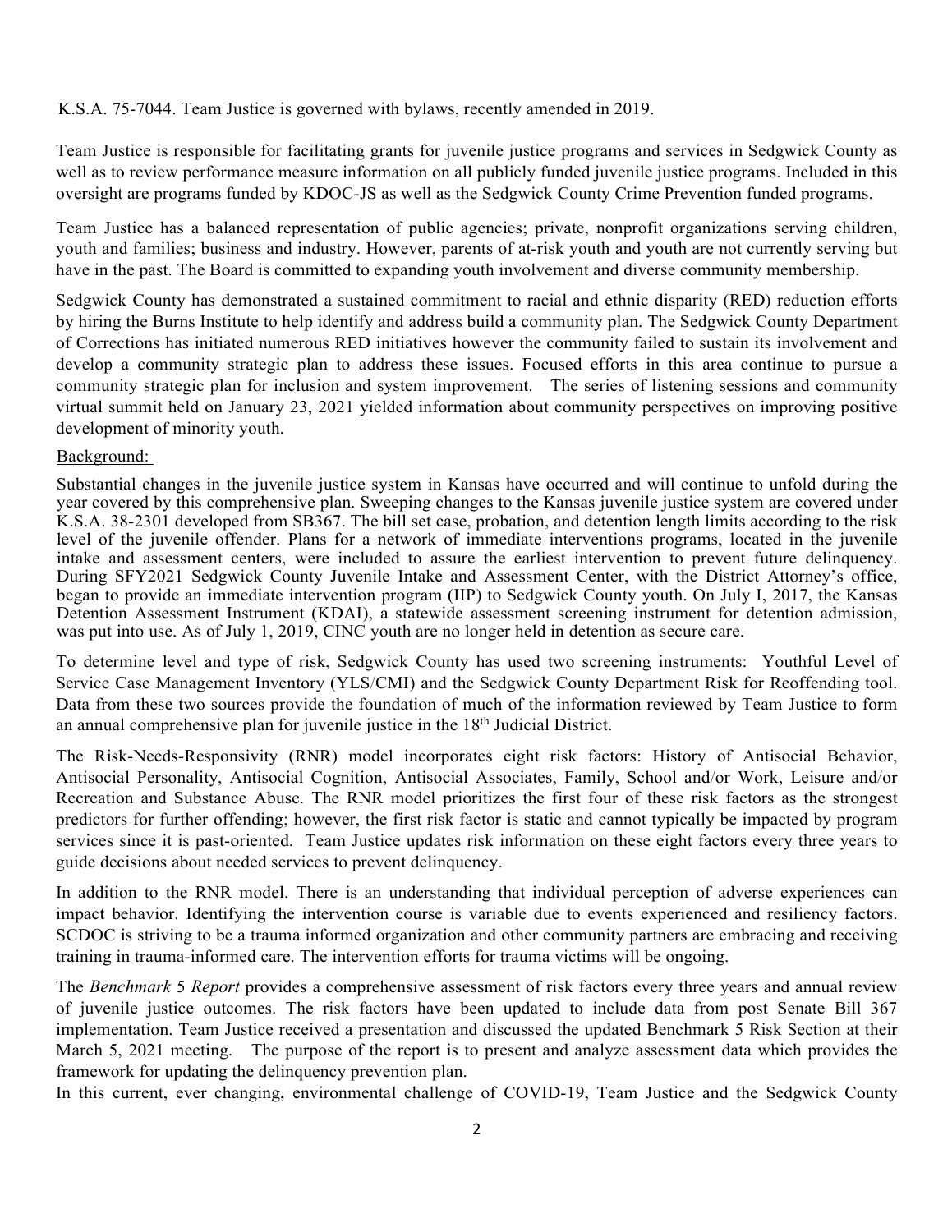system will remain vigilant in measured responses as needed. Guidance for responses will come from national, state and local information. A source will include The Youth Correctional Leaders for Justice site: <https://yclj.org/covid19statement>

### I. The Extent of Risk Factors Identified in the Community

The YLS-CMI, Risk for Reoffending tool (and previously used JIAC Brief Screen) are used in Sedgwick County, as a part of the juvenile justice process. On July 1, 2017, the juvenile intake and assessment center in Sedgwick County and throughout Kansas began using the KDAI. Since July 1, 2019, the Risk For Reoffending Tool is administered to all youth who undergo the intake process. Typically, such youth come to JIAC in law enforcement custody, but they may also be seen by appointment in response to request or as a notice to appear or agreement to appear based on community processes. The YLS/CMI is a standardized risk and needs instrument that assists in the prediction of which youth are more likely to rc-offend by measuring the known predictors of recidivism. The YLS/CMI is utilized by Sedgwick County Juvenile Field Services for youth admitted for services that are under supervision of KDOC-JS, as well as juvenile court services. The information obtained at JIAC provides a picture of early effects of risk factors, while the information from Juvenile Field Services makes clear the risk factors in operation among youth with a continuing involvement with the juvenile justice system.

Local data from the previously used JIAC Brief Screen and the Risk for Reoffending tool is available to compare with YLS/CMI data. This comparison allows for contrasting those at the so-called front door of the juvenile justice system (JIAC) with those under the supervision of the courts. There is a continuing concern with gender differences in delinquency risk and needs. As a result, a system review utilizing a Wichita State University Ph.D. will assess gender responsive programming across the system. On March 5, 2021, Team Justice received a presentation and updated risk data from SFY2017, SFY2018 and SFY2019. Members received detailed information on the eight RNR risk factors, including a gender breakdown for RFR, plus two charts for each risk factor detailing YLS-CMI information. Females made up 29% of all JIAC intakes in 2019, so a relative expectation would be to see females occurring as approximately that percentage low risk, moderate risk, and high-risk individuals in each risk domain. JIAC data, when compared with prior reports, shows movement away from low-risk youth. Females are overrepresented in the low-risk group.

In addition to the RNR information, Team Justice benefited from an ongoing engagement with the community to seek information about minority youth needs and problems. Eighteen listening sessions engaged a total of 41 youth and 77 adults from a diversity of community sectors. Recommendations included meeting the need for mentors/role models, providing a safe space for youth to gather, skill building, and a source of hope and support for youth. A community needs and assets survey was completed 281 members from a cross-section of Sedgwick County residents. An important need that emerged focused on continuing input to Team Justice from a community board and a youth board. Getting input from these two sources would assure Team Justice awareness of diverse perspectives on youth issues and needs. Survey respondents endorsed a need to support parents and endorsed the need to target educational attainment in the minority communities, including more service learning. The virtual community summit included speakers from successful programs to engage minority families/youth in prosocial programming, presentations on the community survey results and listening session results and engaged the participants in priority setting. The results were presented to a Team Justice work group and assisted that work group in setting five priorities: improved legal education for judges and attorneys working in juvenile court; mentoring, development of a youth voice, employment services, and family support. Team Justice adopted these five priorities and initiated a request for proposals to fund programs related to these five priority efforts.

### II. How Risk Factors will be Addressed

The recent data from SFY2017 through 2019 show a dramatic increase in the first tier of Risk Factors: **Antisocial Behavior, Antisocial Personality, Antisocial Cognition and Antisocial Associates**. These four factors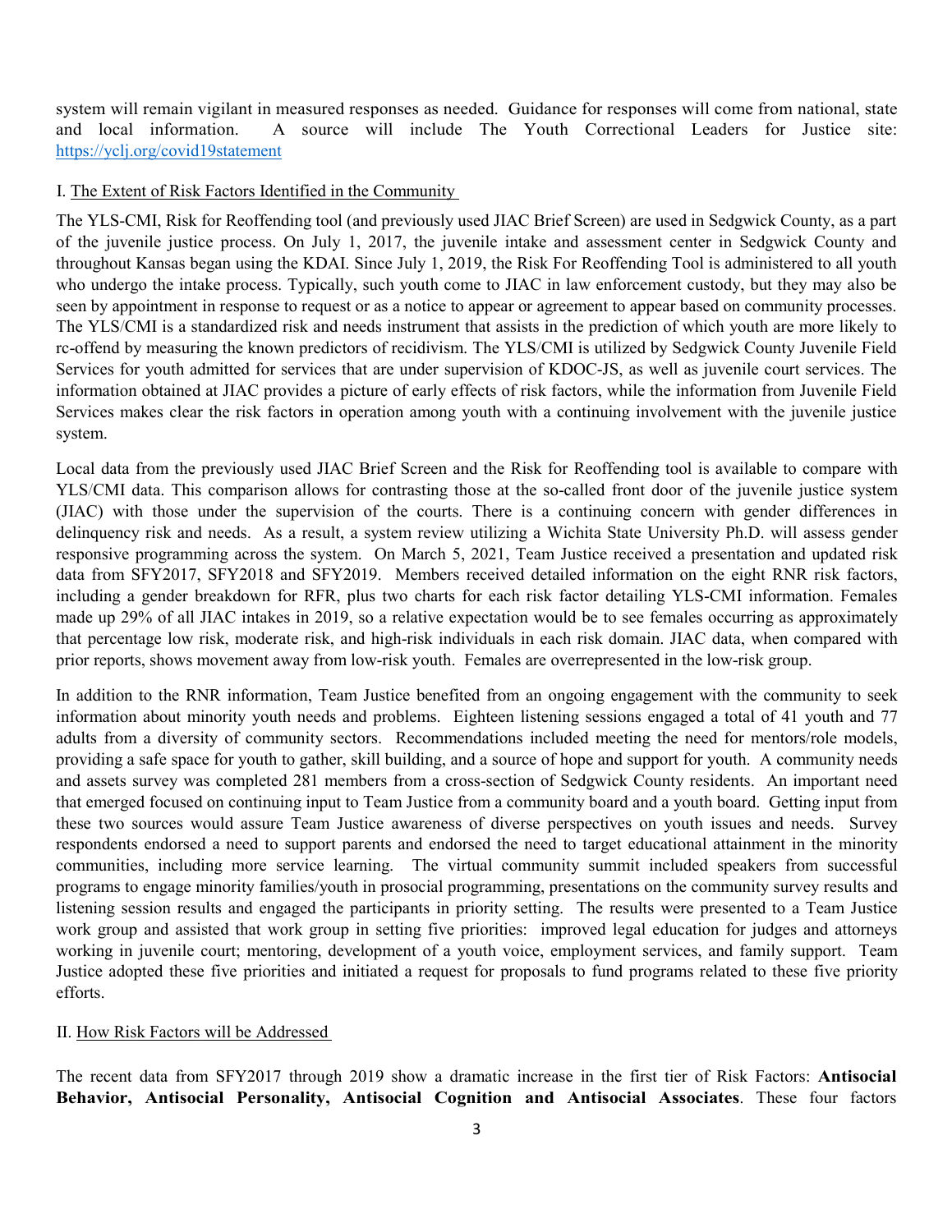consistently occur in moderate to high-risk youth in both the JIAC population and the Juvenile Fields Services population. Team Justice recognized the importance of a focus on these four risk factors for Sedgwick County juvenile offenders. In fact, the EBP program funding recommendations underline their awareness of the importance of addressing these four factors, particularly among youth with ongoing involvement in the juvenile justice system. The  $2<sup>nd</sup>$  tier of risk factors (Family, School/Work, Leisure/Recreation and Substance Abuse) combines with the first four priority risk factors to explain Sedgwick County juvenile delinquency and provide a foundation for intervention/prevention programs.

The RNR information, combined with the results of the community information-gathering process, caused Team Justice to recognize the twin needs of working with the community to more positively assist minority youth while at the same time recognizing the need to provide intensive programming for moderate to high-risk youth engaged with the juvenile justice system. Ultimately, Team Justice desires to provide secondary prevention programs for at-risk youth in the community, with a view to assuring culturally relevant programming. Continued funding of efforts to improve the overall quality of programming throughout the juvenile justice system is important in providing the best services to youth supervised by the court. Community-based programs need to focus on mentoring of minority youth in particular, employment preparedness, empowering a youth voice, and family support. Given multiple funding streams, Team Justice plans to fund secondary and tertiary prevention programs, with emphasis on addressing the problem of racial and ethnic disparity. All programs recommended for funding by Team Justice will articulate how they address at least one risk factor. Currently funded programs and those applying for funding in the future must address a risk factor AND indicate how their services are culturally competent to assist in addressing minority youth needs as well as majority youth needs. All programs are expected to engage / involve families due to the importance on the impact on long-term outcomes. "Family" in the context of prevention programming refers to the youth defined family.

Team Justice endeavors to recommend funding to programs that: (1) serve court-involved youth at moderate to high risk of delinquency; (2) scale program dosage to risk level: (3) use evidence-based programs and methods; (4) emphasize family engagement and gender responsiveness; (5) be delivered in a culturally competent manner by culturally competent providers; and (6) show consideration of the positive youth development model including identifying an opportunity to have youth engage in learning by doing, forming attachments and belonging. In addition, Team Justice recognizes the need for a system response that also addresses mental health/developmental disabilities and racial and ethnic disparity. A recognized gap was addressed by previously using EBP funds to more fully educate Team Justice and utilize community engagement to ensure a community voice and develop a strategic plan that embraces community perspectives, desires and ultimately action. Programs proposals for the SFY2022 Evidence-based funds are consistent with community perspectives and input.

Note that in addition to the prevention programs included in the continuum of services, the City of Wichita Special Liquor Tax Grant also funds substance abuse prevention and treatment services and programs in Wichita / Sedgwick County. The substance abuse domain continues to be a necessary focus with continued support needed for funding for prevention and treatment services.

The charts included in this section show current programs funded through Sedgwick County Crime Prevention Programs and KDOC-JS grants, as well as those funded through the City of Wichita Liquor Tax Prevention Fund. These programs provide a continuum of program options that range from secondary prevention through graduated sanction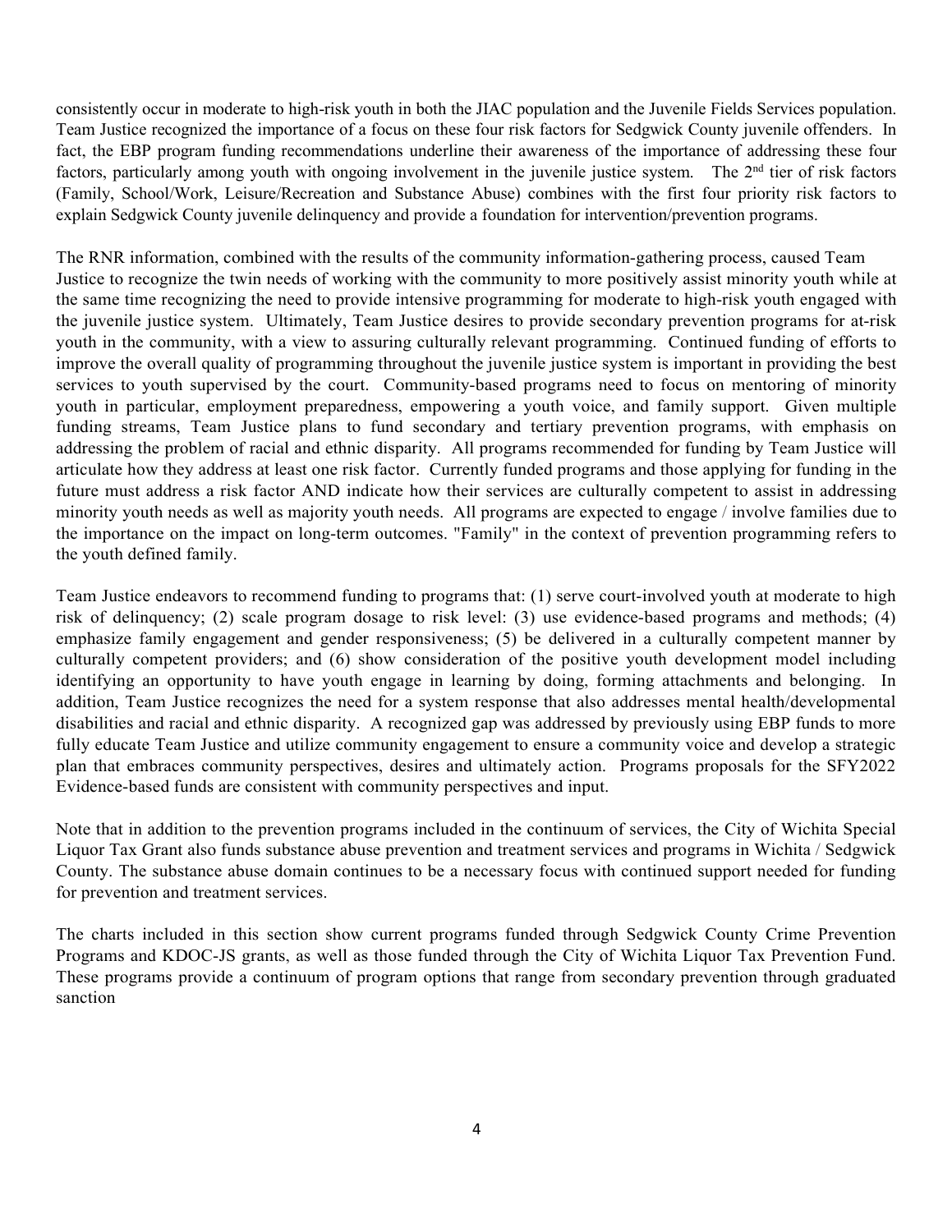### **City of Wichita Liquor Tax Funded Evidenced-Based Prevention Program CY 2020**

| Program<br><b>Name</b>         | Responsible<br>Agency                                                           | Goal<br>to<br><b>Serve</b> | <b>Served</b><br>in CY20                  | <b>Target</b><br>Population | <b>YLS/CMI</b><br><b>Domains</b>  | <b>Risk</b><br><b>Levels</b><br><b>Targeted</b> | Research<br><b>Citation</b>                                                                                                               | <b>Funding</b><br>Source(s)         | Annual<br><b>Funding</b> | #<br><b>FTEs</b> |
|--------------------------------|---------------------------------------------------------------------------------|----------------------------|-------------------------------------------|-----------------------------|-----------------------------------|-------------------------------------------------|-------------------------------------------------------------------------------------------------------------------------------------------|-------------------------------------|--------------------------|------------------|
| Pathways                       | Mental<br>Health<br>Association<br>of South<br>Central KS                       | 350                        | 306                                       | Age 10-18                   | Anti-<br>social<br>Cognition      | Moderate<br>to high<br>risk                     | Crime<br>Solutions:<br>Effective<br>Blueprints:<br>Model<br><b>OJJDP</b><br>Model<br>Programs:<br>Effective<br>SAMHSA:<br>$26 - 32$       | City of<br>Wichita<br>Liquor<br>Tax | \$39,905.00              | 0.65             |
| Youth<br>Mentoring<br>Program  | <b>Big</b><br><b>Brothers</b><br><b>Big</b><br>Sisters of<br>Sedgwick<br>County | 45                         | 25 New /<br>128 with<br>2019<br>carryover | Age 5-17                    | Substance<br>Abuse                | Moderate<br>to high<br>risk                     | Crime<br>Solutions:<br>Effective<br>Blueprints:<br>Promising<br><b>OJJDP</b><br>Model<br>Programs:<br>Effective<br>SAMHSA:<br>$3.0 - 3.1$ | City of<br>Wichita<br>Liquor<br>Tax | \$43,103.00              | 0.90             |
| Girl<br>Empowerment<br>Program | Mental<br>Health<br>Association<br>of South<br>Central KS                       | 175                        | 66                                        | Age 11-18                   | Substance<br>Abuse &<br>Education | Moderate<br>to high<br>risk                     | Crime<br>Solutions:<br>Promising<br><b>OJJDP</b><br>Model<br>Programs:<br>Promising                                                       | City of<br>Wichita<br>Liquor<br>Tax | \$21,992.00              | 1.30             |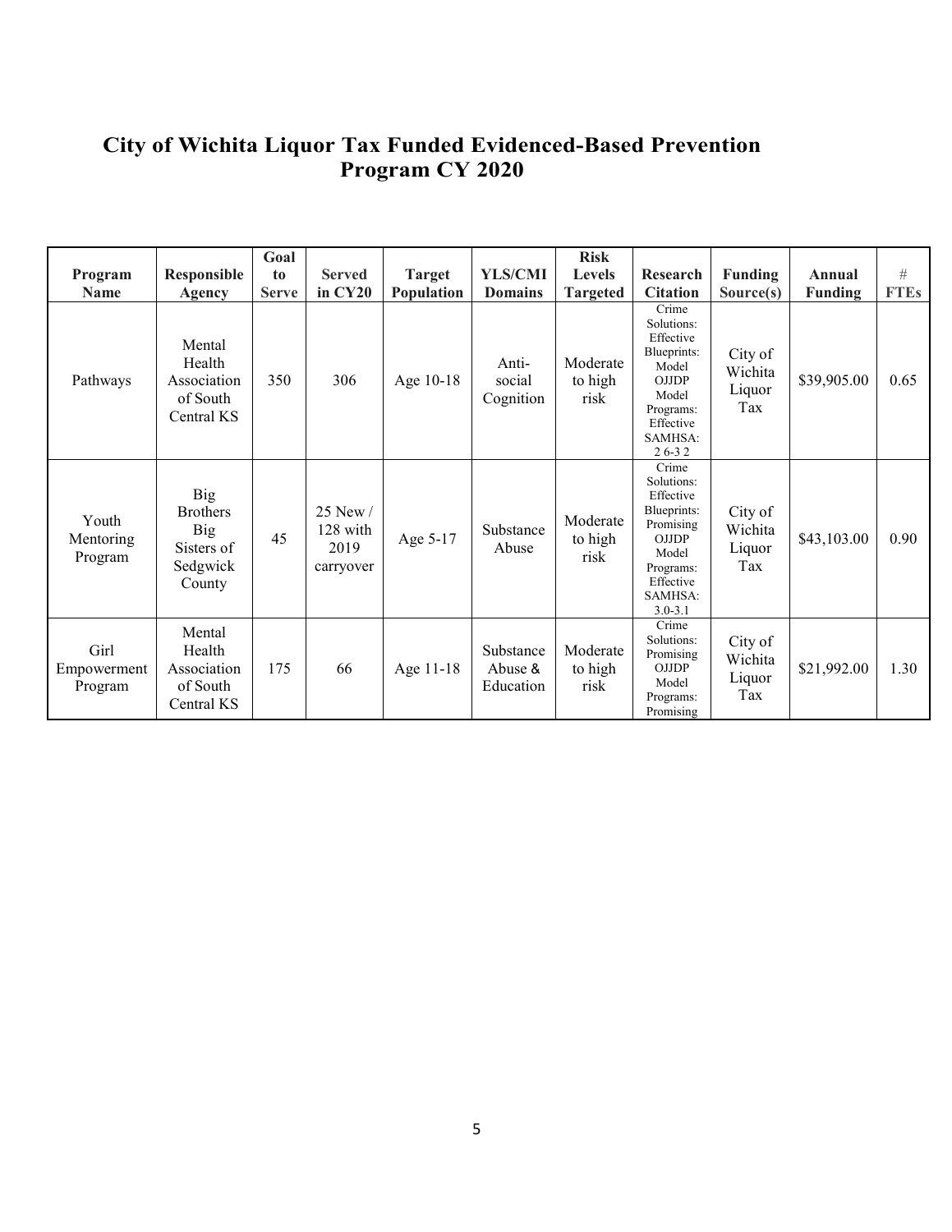## **Exit Information for SFY20 for Prevention Programs in Sedgwick County**

| Program                                    | # Served     | $#$ Carried-<br>over<br>to SFY21 | # Excluded $*$<br><b>NEITHER</b><br><b>Successful</b><br>0r<br>Unsuccessful | # Exited<br><b>BOTH</b><br><b>Successful</b><br>and<br><b>Unsuccessful</b> | #<br><b>Successful</b> | #<br><b>Unsuccessful</b> | $\frac{0}{0}$<br><b>Successful</b> |
|--------------------------------------------|--------------|----------------------------------|-----------------------------------------------------------------------------|----------------------------------------------------------------------------|------------------------|--------------------------|------------------------------------|
| Pando Initiative                           | 122          | $\boldsymbol{0}$                 | $\overline{4}$                                                              | 118                                                                        | 71                     | 47                       | 60%                                |
| Big Brothers Big<br><b>Sisters</b>         | $\mathbf{1}$ | $\overline{0}$                   | 1                                                                           | $\overline{0}$                                                             | $\theta$               | $\theta$                 | $0\%$                              |
| Detention Advocacy<br>Service (KDOC Grant) | 69           | 5                                | $\overline{0}$                                                              | 64                                                                         | 53                     | 11                       | 83%                                |
| <b>Functional Family</b><br>Therapy        | 21           | $\overline{2}$                   | $\overline{0}$                                                              | 19                                                                         | 11                     | 8                        | 58%                                |
| Learning the Ropes<br>(youth only)         | 81           | 8                                | $\overline{0}$                                                              | 73                                                                         | 55                     | 18                       | 75%                                |
| CBAR/<br>McAdams Academy                   | 30           | $\boldsymbol{0}$                 | $\overline{0}$                                                              | 30                                                                         | 28                     | $\overline{2}$           | 93%                                |
| PATHS for Kids $-$<br><b>MHA</b>           | 403          | $\overline{0}$                   | 403                                                                         |                                                                            | $\overline{0}$         |                          | $0\%$                              |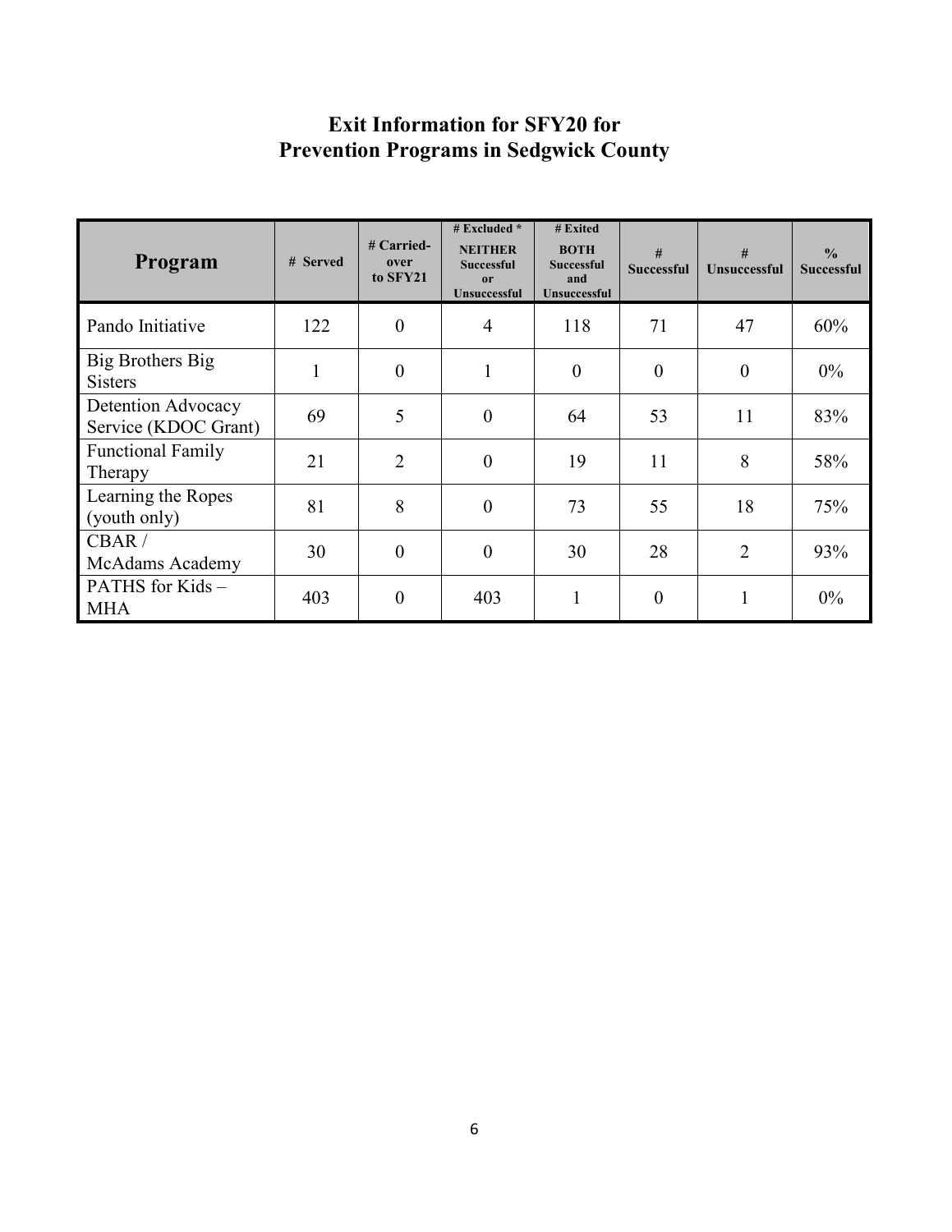#### III. Benchmark to Reduce the Juvenile Crime Rate

In a very real sense, this section covers the efforts of Team Justice to measure the impact of prevention and graduated sanctions. There is a rich array of programs throughout the continuum of prevention and graduated sanctions: Are they working? How can we tell? Each program offered is judged by its ability to impact critical measures.

There is no doubt that the impact of SB367 and resulting K.S.A. 38-2301 is being felt throughout the community. Because SB367 set case length limits and restricted institutional admissions, there are more youth in the community without supervision or programming to address criminogenic needs.

The planned outcomes for Sedgwick County are as follows:

Outcome #1: Provide secondary prevention programs that are culturally sensitive that are offered in areas that will impact the reduction of ethnic disparity. Secondary prevention programs are monitored for minority youth participation and improvements in numbers used by minority youth are sought.

Outcome  $#2$ : Reduce the number of JIAC intakes and resultant filings in the  $18<sup>th</sup>$  Judicial District. This outcome is an indirect measure of many factors, including the impact of prevention programs. A comparison of JIAC offender intakes and juvenile filings over the most recent five years showed the highest rates in the earliest year. The numbers for 2020 were dramatically reduced, but may be reflecting the impact of the COVID-19 pandemic.

Outcome #3: Reduce repeat intakes among juvenile offenders as evidenced by subsequent JIAC intakes. The efforts to reduce repeat intakes will include efforts to reduce racial and ethnic disparity among those with subsequent JIAC intakes. Data for SFY2020 will provide a baseline for measuring progress on reducing racial and ethnic disparity.

Outcome #4: Reduce the number of admissions to juvenile detention. The detention utilization committee is in place to assure use of the least restrictive option for juveniles in need of a safe secure environment following police custody. A comparison of the 2020 data with the prior three-year average (2017-2019) showed a decrease in admissions as well as a decrease in average daily population. Sedgwick County continues to utilize alternatives to detention through the Juvenile Residential Facility and Home-Based Services. The ADP in Residential showed stability between the 2020 ADP and the prior three-year average. HBS numbers identify an increase in the use of that service compared to the prior three-year average. Having the detention alternatives remains important in continuing to meet this goal.

Outcome #4: Successful completion rates in prevention and graduated sanctions programs funded through grants approved by Team Justice will increase successful completion percentage by 2%. A review of the most recent program evaluation data shows that program successful exits for SFY20 fell between 0% (abrupt closure prevented any successes due to pandemic) and 93%. Two programs had no successes because their program was school-based and the closure of schools due to the pandemic did not allow for any successful completions. Otherwise, the success rate for all programs and all participants was 71%.

Outcome #5: Differential successful completion rates in prevention and graduated sanctions programs funded through grants approved by Team Justice will show no substantial difference in success levels for majority and minority youth. The comparison of successful completion rates by race and gender showed substantial differences in success by race but little difference by gender. The overall successful completion rate of 84% for Caucasian youth far exceeded the rate of 65% for all minority youth. A review of the individual minority youth showed successful completion rates varied from 100% for Asian and Hawaiian Pacific Islander youth but dropped to 50% for Multi-Race Youth.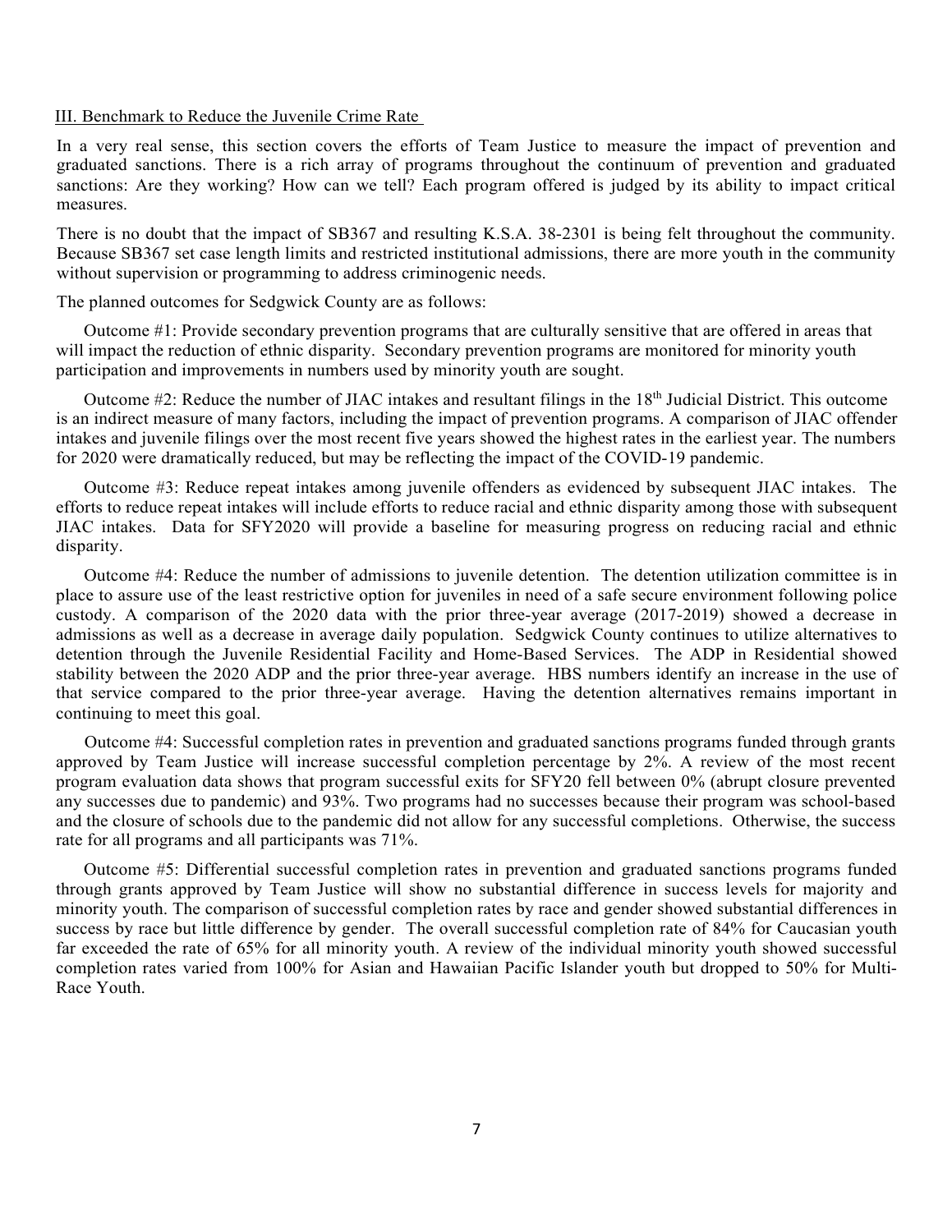The two largest minority groups were African American at 52% success and Hispanic youth at 81%. It is noted there was one Hawaiian/Pacific Islander youth that was successful. The low rate of success for African American youth highlights the need for programs to increase cultural relevance for this group.

Additionally, The Team Justice FY 2020 Annual Report identified the need to focus addressing service gaps, capacity and needs for street connected, homeless and transitional age youth and day treatment services.

*Address service gaps, capacity and needs for street connected, homeless and transitional age youth.*  At any given time, the number of street connected youth being served through juvenile field services can vary from 0 up to five. Other youth-serving agencies see similar fluid numbers. The commonality is the need for a collaborative effort to create a safe one stop location that youth who are street connected, homeless or transitional age can receive services and resources for successful transition to more sustainable living. A one stop conglomerate targeting street-connected youth focused on inclusion, reintegration, and harm-reduction strategies that serve children and young adults by decreasing barriers to address their most basic needs in order to allow immediate sustainability and long term success in the community.

*Day Treatment Services*: Providing a location that youth can receive treatment services will result in the further reductions in serious criminal conduct throughout Sedgwick County. Provide evidenced based programing focused on identified needs and connecting youth to prevention and treatment programs existent in the community to create a continuum of programs focused on meeting the unique needs of this population.

The Evening Reporting Center (ERC) continues to expand their services and through the Evidence Based Funding are providing Safe Dates and Boys to Young Men to their curriculum. Also, through the Evidence Based Funding the ERC has added tutoring services that included GED preparation.

*Evening Reporting Services:* Sedgwick County is surrounded by smaller counties/judicial districts that struggle to offer evidence-based programs when very small numbers of youth are enrolled. Minimum staff requirements are often prohibitive. Sedgwick County has the capability to offer services on a regional basis and started the Evening Reporting Center on May 1, 2018 which was inclusive of the  $9<sup>th</sup>$ , 13<sup>th</sup>, 18<sup>th</sup>, 19<sup>th</sup> and 30<sup>th</sup> judicial districts. The evening reporting program served 116 Sedgwick County Youth and 1 Regional Youth in calendar year 20. To maximize impact the program offers late afternoon/evening and Saturday hours of service. The focus is to provide access to risk-reduction oriented programming in a supervised setting. The Washington State Institute on Public Policy indicates the benefits to costs for programs that coordinate services is \$23.55, with a 96% chance that benefits will exceed costs. This model is utilized in Sedgwick County and the region. A day reporting program remains the ultimate goal for services for Sedgwick County and efforts will continue to be focused in this direction.

The ERC currently offers: **Community Resource Team (CRT):** provides support to youth within the Juvenile Justice System with a spectrum that focuses on community service work, education, employment, housing, medical, clothing, mental health, mentoring, food resources and obtaining important documents. **Seeking Safety:** present-focused counseling to help attain safety from trauma and/or substance abuse. **Educational Support:** Site based tutoring, GED preparation and education enrichment provided by a contracted certified teacher. Education services provide supports for youth needing credit recovery, reconnecting to school and preparing for post-secondary education. **Evidence-based group services:** these include Aggression Replacement Training (ART), thinking for a Change (T4C), Moral Recognition Therapy (MRT), Courage to Change (C2C), and Cognitive Behavioral Intervention (CBI) Girls Circle (GC) The Council For Boy, Parent Project, Seeking Safety (SS), Job Skills (JS), Life Skills (LS) and Safe Dates (SD).

*Strengthening Families:* Family Engagement has been a focus in the Sedgwick County Department of Corrections through work with Vera Institute of Justice for consultation and input. An important component of the effort to engage families is to enhance time families get to spend with juvenile justice youth. Enhancing time with good effect means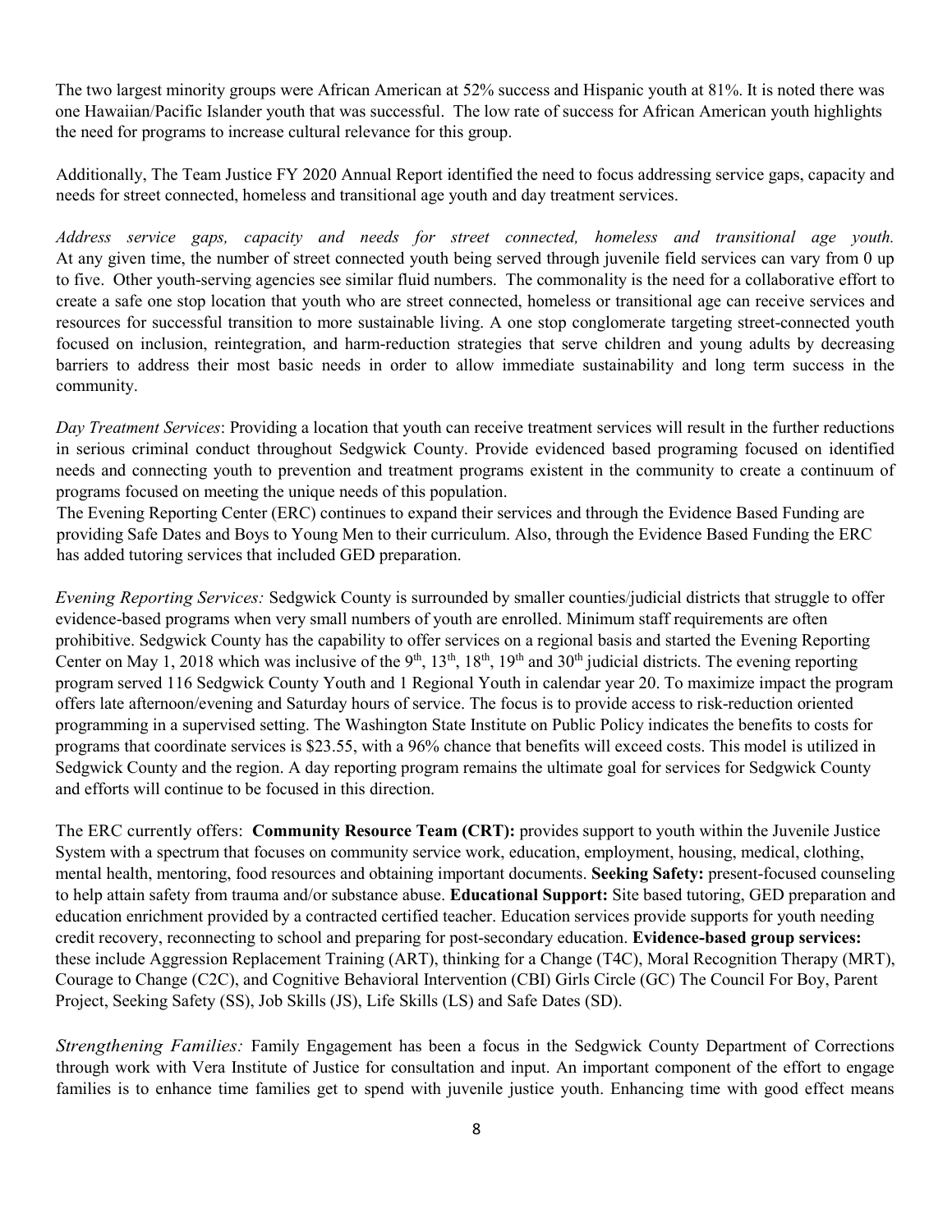providing some structure to make good use of such time. This program is a family-based program designed to teach parenting skills and empower parents to effectively parent youth with behavioral or substance abuse issues. According to the WSIPP this program has a return on investment ratio of \$5.00 per dollar invested. This model currently exists in Sedgwick County. Sedgwick County implemented The Parent Project in SFY19 and invited our Regional Partners to participate. This program remains in place in Sedgwick County at this time.

*Trauma-Focused Cognitive Behavioral Therapy:* TF-CBT is a cognitive based therapy designed to address PTSD or other emotional responses to trauma by restructuring unhealthy cognitive responses. The program observes SAMSHA's SIX key principles of a trauma-informed approach (safety, trustworthiness, peer support, collaboration and mutuality, empowerment, and cultural/historic/gender issues). While cost/benefit ratios vary by site and application, the WSIPP rates this program as having a 100% chance of benefits exceeding costs. TF-CBT is utilized in Sedgwick County's community mental health center. It will be offered more specifically for juvenile justice involved youth within Sedgwick County. TF -CBT is also referenced in the Mental Health Training Curriculum for Juvenile Justice (MHTC-JJ) Models for Change, 2015.

*Specialized Court Processing:* A specific mental health or drug court for juveniles has not been implemented, in Sedgwick County. However, we do have an adult Drug Court model that has proven effective. A specialized court process would allow ongoing consideration of services to address specialized needs of youth in a community-based setting, if appropriate. This court process could offer a substantial reduction in length of detention and a return on investment when implemented. This process would be new in Sedgwick County.

*In-house Drug* / *Alcohol Treatment:* This program involves the delivery of substance abuse treatment programming onsite at Juvenile Field Services to youth found throughout the spectrum of juvenile justice who do not have means to otherwise access such programming. Youth would come from Immediate Intervention (JIAC), pretrial, and/or juvenile court services. Seeking Safety has components focused on substance abuse treatment, and would serve the needs of the juvenile justice youth in need of substance abuse programming. Seeking Safety is an evidence-based program and "designed to address the unique relationship between PTSD and substance use in either individual or group setting." Sedgwick County has contracted with Seventh Direction to provide in-house substance treatment services in the ERC.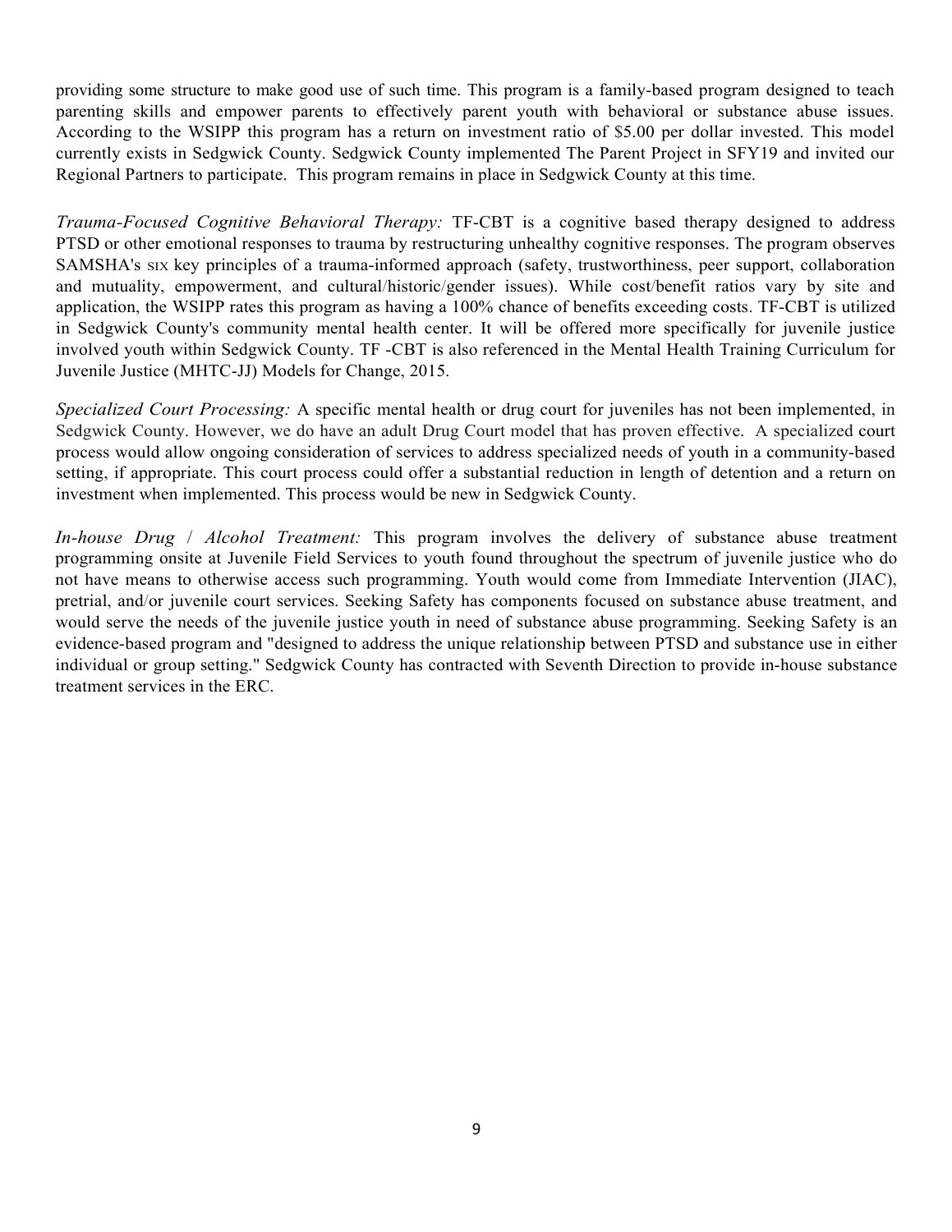## **Juvenile Field Services - Calendar Year Data**

| Performance Measures*                                          | 2017<br>Actual<br>(Collected 12 mos.<br>Post) | 2018<br>Actual | 2019<br>Actual | 2020<br>Projected |
|----------------------------------------------------------------|-----------------------------------------------|----------------|----------------|-------------------|
| Percent CM Recidivism 12 Months After                          | 8/56                                          | 2/21           | 1/8            | 15%               |
| Case Closure                                                   | 14%                                           | 10%            | 13%            |                   |
| Percent Low Risk CM Recidivism 12<br>Months After Case Closure | 0/0<br>$0\%$                                  | 0/0<br>$0\%$   | N/A            | $2\%$             |
| Percent Moderate Risk CM Recidivism                            | 4/34                                          | 0/12           | 0/4            | 14%               |
| 12 Months After Case Closure                                   | 12%                                           | $0\%$          | $0\%$          |                   |
| Percent High Risk CM Recidivism 12                             | 4/22                                          | 2/9            | 1/4            | 20%               |
| Months After Case Closure                                      | 18%                                           | 22%            | 25%            |                   |
| Percent CR Recidivism 12 Months After                          | 4/24                                          | 2/17           | 1/18           | 15%               |
| Case Closure                                                   | 17%                                           | 12%            | 6%             |                   |
| Percent Low Risk CR Recidivism 12<br>Months After Case Closure | 0/3<br>$0\%$                                  | 0/1<br>$0\%$   | N/A            | $2\%$             |
| Percent Moderate Risk CR Recidivism                            | 2/15                                          | 2/11           | 0/13           | 20%               |
| 12 Months After Case Closure                                   | 13%                                           | 18%            | $0\%$          |                   |
| Percent High Risk CR Recidivism 12                             | 2/6                                           | 0/6            | 1/5            | 15%               |
| Months After Case Closure                                      | 33%                                           | $0\%$          | <b>20%</b>     |                   |

.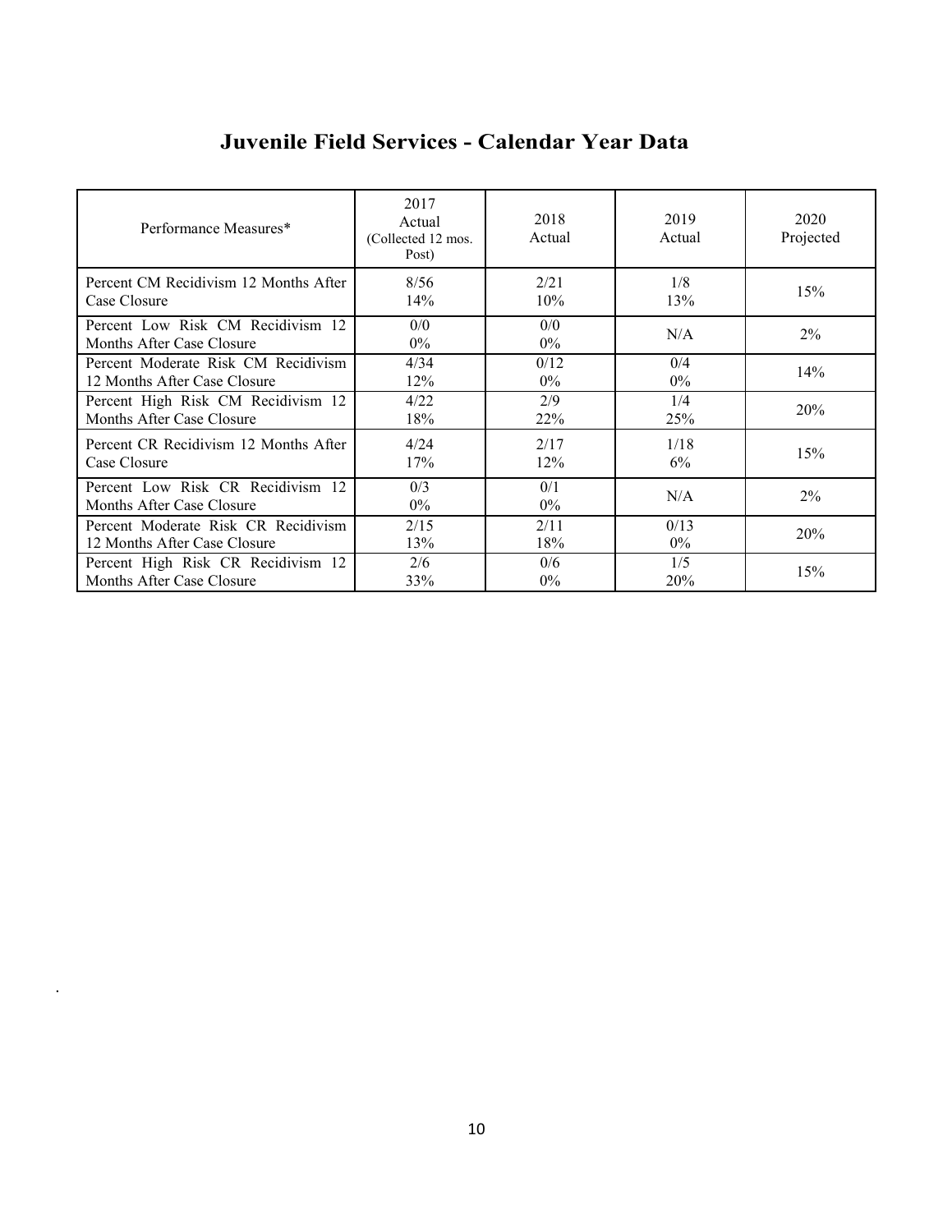| <b>Performance Measures</b>                                                               | 2017<br>Actual<br>(Collected<br>$12$ mos.<br>Post) | 2018<br>Actual | 2019<br>Actual | 2020<br>Projected |
|-------------------------------------------------------------------------------------------|----------------------------------------------------|----------------|----------------|-------------------|
| Percent JISP Re-offenses<br>12 Months After Case<br>Closure                               | 7/47<br>15%                                        | 1/64<br>2%     | 1/75<br>$1\%$  | 20%               |
| Percent Low Risk JISP<br>Recidivism 12 Months<br>After Case Closure                       | 0/7<br>$0\%$                                       | 0/0<br>$0\%$   | 0/3<br>$0\%$   | $2\%$             |
| Percent Moderate Risk<br><b>JISP</b> Recidivism 12<br><b>Months After Case</b><br>Closure | 4/27<br>15%                                        | 1/42<br>$2\%$  | 1/41<br>$2\%$  | 20%               |
| Percent High Risk JISP<br>Recidivism 12 Months<br>After Case Closure                      | 3/13<br>23%                                        | 0/22<br>$0\%$  | 0/31<br>$0\%$  | 25%               |
| Average Number of New<br><b>Adjudications Per Month</b><br>- CM Custody Clients           | 3                                                  | 1              | 3              | $\overline{4}$    |
| Fines, Fees, Restitution,<br>& Court Costs Collected                                      | \$19,601                                           | \$14,746       | \$11,566       | \$10,000          |
| <b>Community Service</b><br>Hours Completed**                                             | 493                                                | 700            | 764            | 550               |

| Performance Measures                          | 2017   | 2018        | 2019    | 2020      |
|-----------------------------------------------|--------|-------------|---------|-----------|
|                                               | Actual | Actual      | Actual  | Projected |
| Percent successful CM                         | 32/39  | 29/29       | 10/12   | 80%       |
| completions                                   | 82%    | 100%        | 83%     |           |
| Percent successful Low Risk CM<br>completions | N/A    | 1/1<br>100% | $0/0\%$ | 90%       |
| Percent successful Moderate Risk              | 20/24  | 16/16       | 5/7     | 70%       |
| CM completions                                | 83%    | $100\%$     | 71%     |           |
| Percent successful High Risk CM               | 12/15  | 12/12       | 5/5     | 70%       |
| completions                                   | 80%    | 100%        | 100%    |           |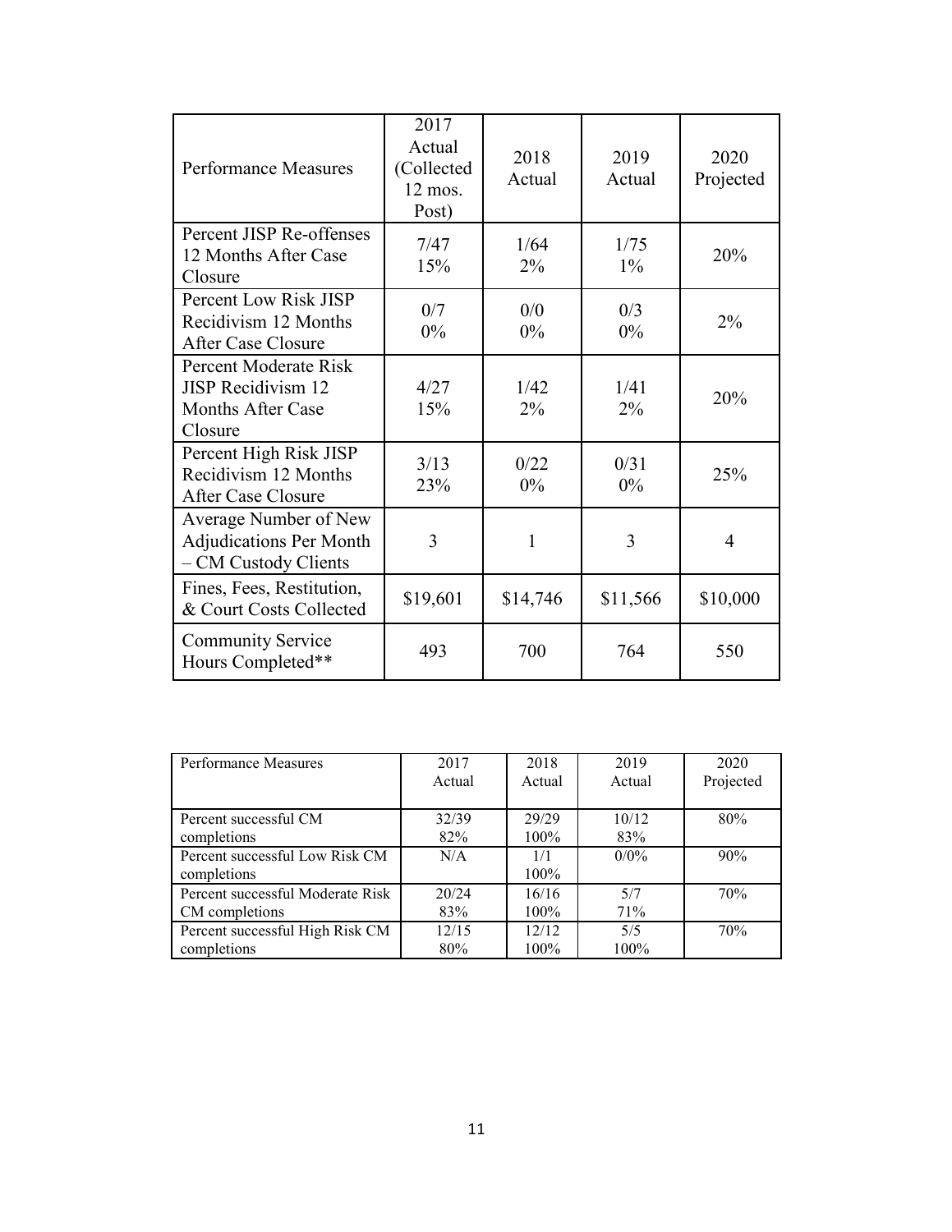| Performance<br>Measures                                 | 2017<br>Actual | 2018<br>Actual | 2019<br>Actual | 2020<br>Projected |
|---------------------------------------------------------|----------------|----------------|----------------|-------------------|
| Percent successful<br>CR completions                    | 17/25<br>68%   | 22/39<br>56%   | 19/26<br>73%   | 60%               |
| Percent successful<br>Low Risk CR<br>completions        | 1/2<br>50%     | 1/3<br>33%     | 1/1<br>100%    | 50%               |
| Percent successful<br>Moderate Risk CR<br>completions   | 6/6<br>100%    | 16/26<br>62%   | 13/16<br>81%   | 60%               |
| Percent successful<br>High Risk CR<br>completions       | 10/17<br>59%   | 5/10<br>50%    | 5/9<br>56%     | 55%               |
| Number CM clients<br>served                             | 354            | 232            | 189            | 125               |
| ADP for CM                                              | 167            | 105            | 75             | 50                |
| Unit cost per day for<br><b>CM</b>                      | \$17.98        | \$27.57        | \$49.06        | \$50.89           |
| Percent successful<br><b>JISP</b> completions           | 60/104<br>58%  | 73/88<br>83%   | 81/108<br>75%  | 75%               |
| Percent successful<br>Low Risk JISP<br>completions      | 8/8<br>100%    | 1/2<br>50%     | 4/4<br>100%    | 75%               |
| Percent successful<br>Moderate Risk JISP<br>completions | 31/63<br>49%   | 47/54<br>87%   | 43/50<br>86%   | 60%               |
| Percent successful<br>high risk JISP<br>completions     | 21/33<br>64%   | 25/32<br>78%   | 34/54<br>63%   | 60%               |
| Number JISP clients<br>served                           | 275            | 284            | 304            | 250               |
| ADP for JISP                                            | 115            | 127            | 130            | 115               |
| Unit cost per day for<br><b>JISP</b>                    | \$11.14        | \$14.27        | \$13.12        | \$13.90           |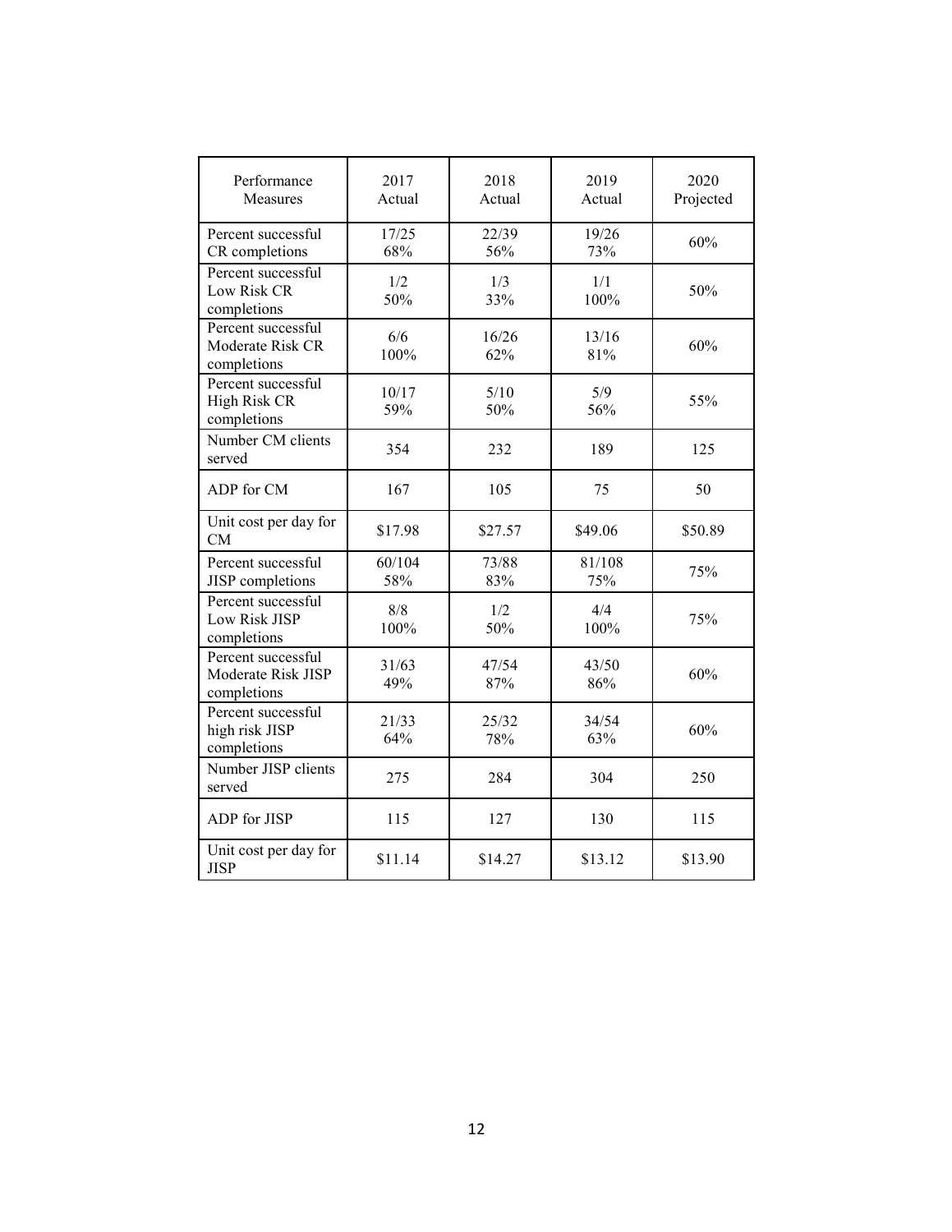| Performance Measures                                                     | 2016<br>Actual | 2017<br>Actual | 2018<br>Actual | 2019<br>Actual | 2020<br>Projected |
|--------------------------------------------------------------------------|----------------|----------------|----------------|----------------|-------------------|
| Number of youth served                                                   | 147            | 110            | $325*$         | 194            | 120               |
| Percent Recidivism 6 Months After<br>Graduation**                        | 12%            | $0\%$          | $0\%$          | 3%             | 15%               |
| Percent Recidivism 12 Months After<br>Graduation**                       | 6%             | 8%             | 2%             | 6%             | 15%               |
| Percent Recidivism 24 Months After<br>Graduation**                       | 15%            | 8%             | 6%             | N/A            | 20%               |
| Percent Recidivism 36 Months After<br>Graduation**                       | 21%            | 8%             | N/A            | N/A            | 30%               |
| graduates<br>of<br>completing<br>Percent<br>curriculum hours to graduate | 70%            | 94%            | 361/436<br>83% | 154/188<br>82% | 80%               |
| Percent of graduates improved from pre<br>to post program administration | 91%            | 100%           | 95%            | 96%            | 90%               |

## **JRBG Calendar Year Information**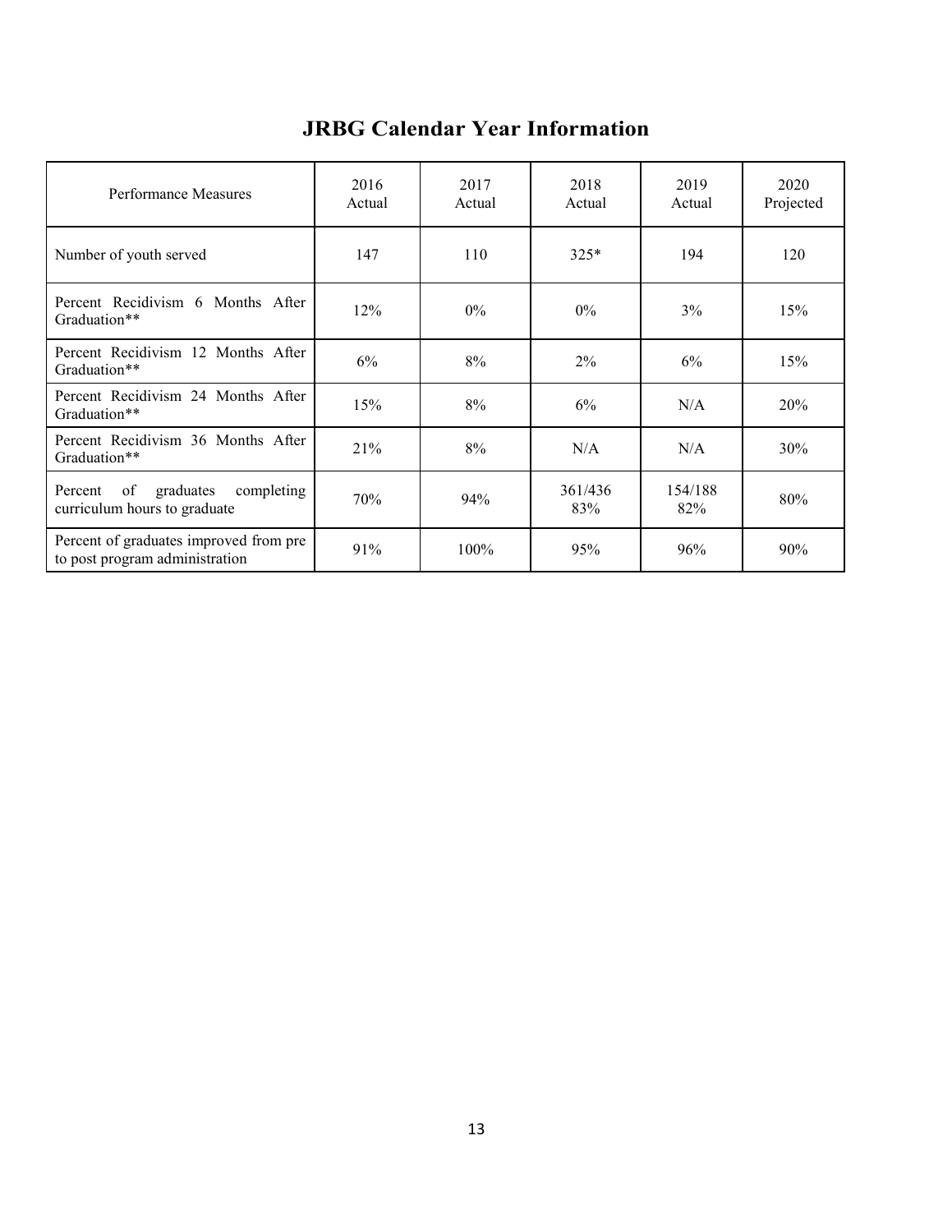# **Evening Reporting Center Calendar Year 2019 Data**

| Performance Measures                                                                               | 2018<br>Start Up Year                                                                                                                                                                                                                                                                                                                                                                                                                                                                                                                                                                                                                                                                                                                                                                                                                                                                                                                                                                                                                                                                                                                                                                                                                              | 2019                     | 2020                     |
|----------------------------------------------------------------------------------------------------|----------------------------------------------------------------------------------------------------------------------------------------------------------------------------------------------------------------------------------------------------------------------------------------------------------------------------------------------------------------------------------------------------------------------------------------------------------------------------------------------------------------------------------------------------------------------------------------------------------------------------------------------------------------------------------------------------------------------------------------------------------------------------------------------------------------------------------------------------------------------------------------------------------------------------------------------------------------------------------------------------------------------------------------------------------------------------------------------------------------------------------------------------------------------------------------------------------------------------------------------------|--------------------------|--------------------------|
|                                                                                                    | $05/01/18 - 12/31/18$                                                                                                                                                                                                                                                                                                                                                                                                                                                                                                                                                                                                                                                                                                                                                                                                                                                                                                                                                                                                                                                                                                                                                                                                                              |                          |                          |
|                                                                                                    | <b>Sedgwick County</b>                                                                                                                                                                                                                                                                                                                                                                                                                                                                                                                                                                                                                                                                                                                                                                                                                                                                                                                                                                                                                                                                                                                                                                                                                             | <b>Sedgwick County</b>   | <b>Sedgwick County</b>   |
| Number of youth served.                                                                            | 163                                                                                                                                                                                                                                                                                                                                                                                                                                                                                                                                                                                                                                                                                                                                                                                                                                                                                                                                                                                                                                                                                                                                                                                                                                                | 160                      | 150                      |
|                                                                                                    | <b>Regional Counties</b>                                                                                                                                                                                                                                                                                                                                                                                                                                                                                                                                                                                                                                                                                                                                                                                                                                                                                                                                                                                                                                                                                                                                                                                                                           | <b>Regional Counties</b> | <b>Regional Counties</b> |
|                                                                                                    | 10                                                                                                                                                                                                                                                                                                                                                                                                                                                                                                                                                                                                                                                                                                                                                                                                                                                                                                                                                                                                                                                                                                                                                                                                                                                 | 18                       | 20                       |
|                                                                                                    | <b>Sedgwick County</b>                                                                                                                                                                                                                                                                                                                                                                                                                                                                                                                                                                                                                                                                                                                                                                                                                                                                                                                                                                                                                                                                                                                                                                                                                             | <b>Sedgwick County</b>   | <b>Sedgwick County</b>   |
| Percent of youth successfully completing                                                           | 53/78 68%                                                                                                                                                                                                                                                                                                                                                                                                                                                                                                                                                                                                                                                                                                                                                                                                                                                                                                                                                                                                                                                                                                                                                                                                                                          | 63/88 72%                | 80%                      |
| program.**                                                                                         | <b>Regional Counties</b>                                                                                                                                                                                                                                                                                                                                                                                                                                                                                                                                                                                                                                                                                                                                                                                                                                                                                                                                                                                                                                                                                                                                                                                                                           | <b>Regional Counties</b> | <b>Regional Counties</b> |
|                                                                                                    | <b>Baseline Year</b><br>Projected<br>80%<br>6/7 86%<br>4/5 80%<br><b>Sedgwick County</b><br><b>Sedgwick County</b><br><b>Sedgwick County</b><br>80%<br>52/53 98%<br>62/63 98%<br><b>Regional Counties</b><br><b>Regional Counties</b><br><b>Regional Counties</b><br>5/6 83%<br>80%<br>3/4 75%<br><b>Sedgwick County</b><br><b>Sedgwick County</b><br><b>Sedgwick County</b><br>N/A<br>80%<br>28/30 93%<br><b>Regional Counties</b><br><b>Regional Counties</b><br><b>Regional Counties</b><br>N/A<br>2/3 67%<br>80%<br><b>Sedgwick County</b><br><b>Sedgwick County</b><br><b>Sedgwick County</b><br>47/53 89%<br>59/63 94%<br>90%<br><b>Regional Counties</b><br><b>Regional Counties</b><br><b>Regional Counties</b><br>90%<br>$6/6$ 100%<br>$3/4$ 75%<br><b>Sedgwick County</b><br><b>Sedgwick County</b><br><b>Sedgwick County</b><br>21/30 70%<br>26/27 96%<br>90%<br><b>Regional Counties</b><br><b>Regional Counties</b><br><b>Regional Counties</b><br>2/3 67%<br>1/1 100%<br>90%<br><b>Sedgwick County</b><br><b>Sedgwick County</b><br><b>Sedgwick County</b><br>51/53 96%<br>80%<br>59/62 95%<br><b>Regional Counties</b><br><b>Regional Counties</b><br><b>Regional Counties</b><br>4/4 100%<br>5/6 83%<br>80%<br>\$106.14<br>\$84.17 |                          |                          |
|                                                                                                    |                                                                                                                                                                                                                                                                                                                                                                                                                                                                                                                                                                                                                                                                                                                                                                                                                                                                                                                                                                                                                                                                                                                                                                                                                                                    |                          |                          |
| living<br>Percent<br>of<br>youth<br>home<br>at<br>or<br>independently at successful completion of  |                                                                                                                                                                                                                                                                                                                                                                                                                                                                                                                                                                                                                                                                                                                                                                                                                                                                                                                                                                                                                                                                                                                                                                                                                                                    |                          |                          |
| program.                                                                                           |                                                                                                                                                                                                                                                                                                                                                                                                                                                                                                                                                                                                                                                                                                                                                                                                                                                                                                                                                                                                                                                                                                                                                                                                                                                    |                          |                          |
|                                                                                                    |                                                                                                                                                                                                                                                                                                                                                                                                                                                                                                                                                                                                                                                                                                                                                                                                                                                                                                                                                                                                                                                                                                                                                                                                                                                    |                          |                          |
|                                                                                                    |                                                                                                                                                                                                                                                                                                                                                                                                                                                                                                                                                                                                                                                                                                                                                                                                                                                                                                                                                                                                                                                                                                                                                                                                                                                    |                          |                          |
| Percent of youth<br>living<br>home<br>at<br>or<br>independently one<br>after<br>year<br>successful |                                                                                                                                                                                                                                                                                                                                                                                                                                                                                                                                                                                                                                                                                                                                                                                                                                                                                                                                                                                                                                                                                                                                                                                                                                                    |                          |                          |
| completion of program.                                                                             |                                                                                                                                                                                                                                                                                                                                                                                                                                                                                                                                                                                                                                                                                                                                                                                                                                                                                                                                                                                                                                                                                                                                                                                                                                                    |                          |                          |
|                                                                                                    |                                                                                                                                                                                                                                                                                                                                                                                                                                                                                                                                                                                                                                                                                                                                                                                                                                                                                                                                                                                                                                                                                                                                                                                                                                                    |                          |                          |
|                                                                                                    |                                                                                                                                                                                                                                                                                                                                                                                                                                                                                                                                                                                                                                                                                                                                                                                                                                                                                                                                                                                                                                                                                                                                                                                                                                                    |                          |                          |
| Percent of youth in school and/or working at                                                       |                                                                                                                                                                                                                                                                                                                                                                                                                                                                                                                                                                                                                                                                                                                                                                                                                                                                                                                                                                                                                                                                                                                                                                                                                                                    |                          |                          |
| successful completion of program.                                                                  |                                                                                                                                                                                                                                                                                                                                                                                                                                                                                                                                                                                                                                                                                                                                                                                                                                                                                                                                                                                                                                                                                                                                                                                                                                                    |                          |                          |
|                                                                                                    |                                                                                                                                                                                                                                                                                                                                                                                                                                                                                                                                                                                                                                                                                                                                                                                                                                                                                                                                                                                                                                                                                                                                                                                                                                                    |                          |                          |
|                                                                                                    |                                                                                                                                                                                                                                                                                                                                                                                                                                                                                                                                                                                                                                                                                                                                                                                                                                                                                                                                                                                                                                                                                                                                                                                                                                                    |                          |                          |
| Percent of youth in school and/or working one                                                      |                                                                                                                                                                                                                                                                                                                                                                                                                                                                                                                                                                                                                                                                                                                                                                                                                                                                                                                                                                                                                                                                                                                                                                                                                                                    |                          |                          |
| year after successful completion of program.                                                       |                                                                                                                                                                                                                                                                                                                                                                                                                                                                                                                                                                                                                                                                                                                                                                                                                                                                                                                                                                                                                                                                                                                                                                                                                                                    |                          |                          |
|                                                                                                    |                                                                                                                                                                                                                                                                                                                                                                                                                                                                                                                                                                                                                                                                                                                                                                                                                                                                                                                                                                                                                                                                                                                                                                                                                                                    |                          |                          |
|                                                                                                    |                                                                                                                                                                                                                                                                                                                                                                                                                                                                                                                                                                                                                                                                                                                                                                                                                                                                                                                                                                                                                                                                                                                                                                                                                                                    |                          |                          |
| Percent of youth with no new adjudications for<br>crimes one year after successful completion of   |                                                                                                                                                                                                                                                                                                                                                                                                                                                                                                                                                                                                                                                                                                                                                                                                                                                                                                                                                                                                                                                                                                                                                                                                                                                    |                          |                          |
| program.                                                                                           |                                                                                                                                                                                                                                                                                                                                                                                                                                                                                                                                                                                                                                                                                                                                                                                                                                                                                                                                                                                                                                                                                                                                                                                                                                                    |                          |                          |
|                                                                                                    |                                                                                                                                                                                                                                                                                                                                                                                                                                                                                                                                                                                                                                                                                                                                                                                                                                                                                                                                                                                                                                                                                                                                                                                                                                                    |                          |                          |
| Actual unit cost per day for ERC                                                                   |                                                                                                                                                                                                                                                                                                                                                                                                                                                                                                                                                                                                                                                                                                                                                                                                                                                                                                                                                                                                                                                                                                                                                                                                                                                    |                          |                          |